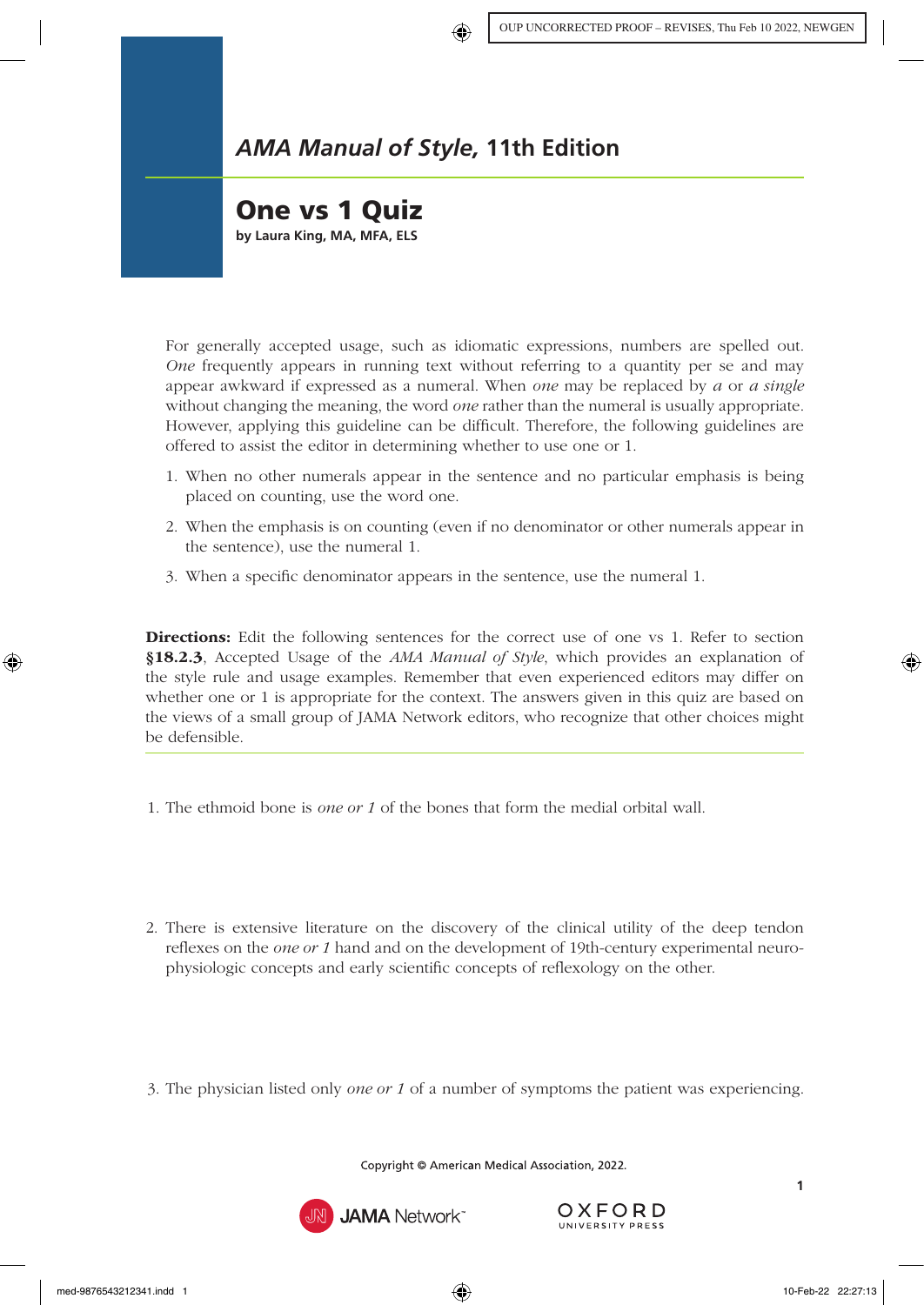- 4. Only *one or 1* case of AIDS was reported in 2008 in the urban assisted living center.
- 5. Cystic fibrosis affects *one or 1* in 3000 people.
- 6. In the published article, *one or 1* of the authors revealed that she worked for a pharmaceutical company.
- 7. We studied 37 patients with multiple endocrine neoplasia type 1 who underwent *one or 1* or more surgical procedures from January 1, 1973, to April 30, 2004.
- 8. Current recommendations for the surgical treatment of multiple endocrine neoplasia type 1–associated hyperparathyroidism include subtotal parathyroidectomy, in which all or part of *one or 1* parathyroid gland is left in the neck.
- 9. The frontal bone features 2 foramina, *one or 1* above each orbit or eye socket.
- 10. Correction of the aesthetically short nose is *one or 1* of the most challenging problems in facial plastic surgery.

Copyright © American Medical Association, 2022.